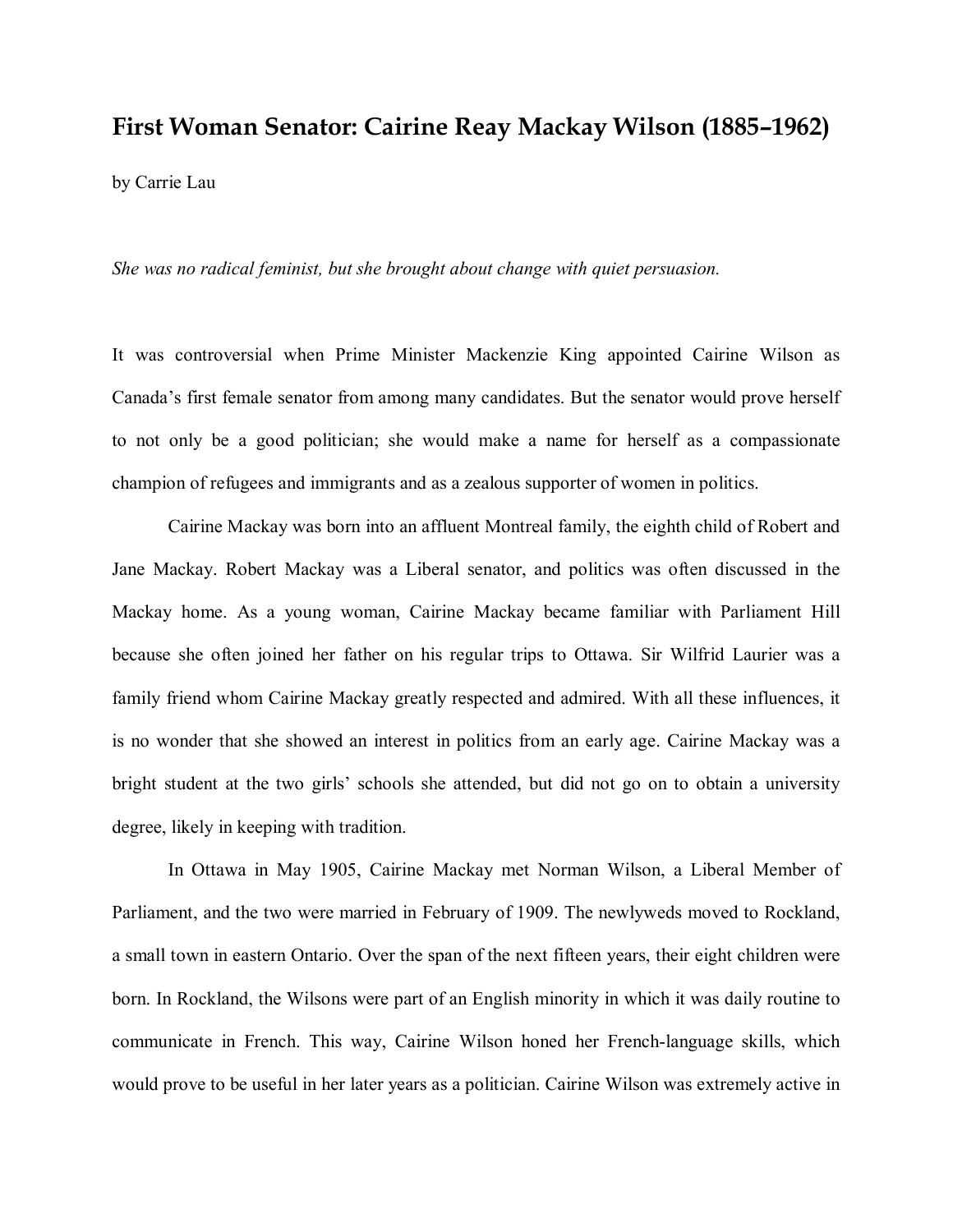Rockland. She worked in her church as well as with the Red Cross, and planned a "knitting war" for the women of the community for the war effort. She would find these organization skills indispensable as a senator.

In 1918, the family moved to Ottawa. In the years following the Wilsons' move, Cairine realized she wanted more from life than just housewifery. As a result, she became very active within her community and in many organizations. In 1921, Cairine Wilson took on her first position in politics as the co-president of the Eastern Ontario Liberal Association. In 1922, she helped bring the Ottawa Women's Liberal Club into being, and was its president for several years. Cairine Wilson was the main founder of the National Federation of Liberal Women of Canada. To encourage the involvement of young people in politics, she led a committee in the creation of the Twentieth Century Liberal Association of Canada.

On February 15, 1930, Prime Minister Mackenzie King appointed Cairine Wilson to the Senate. This occurred four months after the ruling in the Persons Case, in which women were identified as persons and thus gained the right to be senators. Her appointment was controversial for several reasons. Some Canadians felt it inappropriate for the first female senator to be anglophone; others were angry that the first woman appointed to the Senate was one who had "never raised a finger in the fight to win for women the right to sit in the red chamber at Ottawa<sup>"</sup>

Despite initial criticism, Senator Cairine Wilson proved herself time and time again through action. As a former private secretary once said, "Cairine Wilson never, never turned anybody away from her office." She encouraged other women to be informed citizens and to vote. She took particular interest in topics like divorce, health care, labour issues, and education. She was not afraid to speak out for what she believed in — for example, Cairine Wilson fought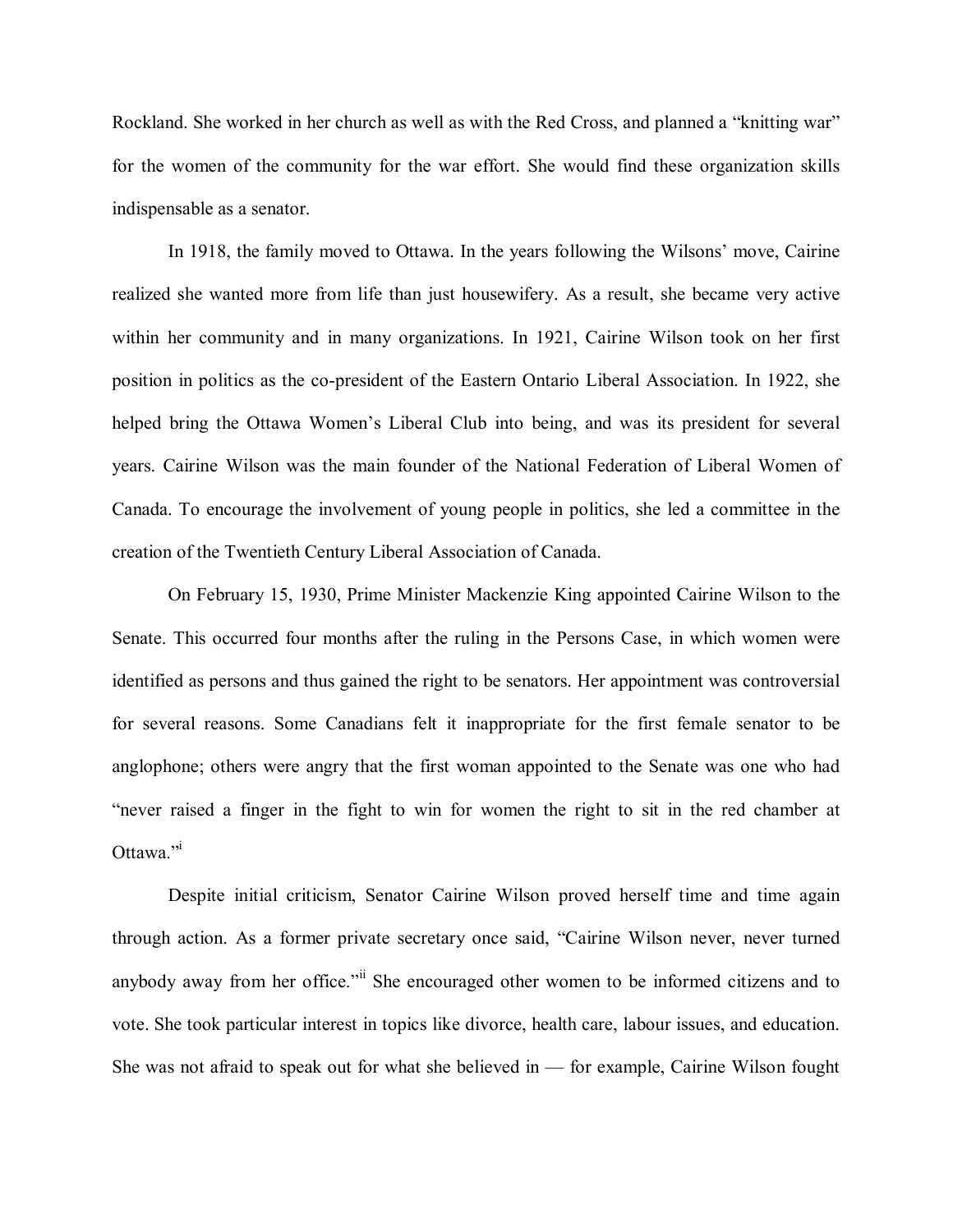the disenfranchisement and later the deportation of Japanese Canadians, but her efforts were in vain. Another example is when she spoke out openly against the Munich Agreement, at a time when the Liberal government approved of the agreement.

In 1937, Senator Cairine Wilson became the president of the League of Nations Society of Canada. In 1938, she led the creation of the Canadian National Committee on Refugees, of which she became the chairman. Cairine Wilson became the chairman of the Senate Committee on Immigration and Labour in 1947. In 1949, she became the first female Canadian delegate to the United Nations General Assembly. For her efforts regarding refugees, she received the Cross of the Knight of the Legion of Honour in 1950.

Tragedy struck, however. Norman Wilson died in 1956, and in 1960, Cairine Wilson developed uterine cancer. In the next years, her health deteriorated, and she passed away on March 3, 1962.

The remarkable humanitarianism of Cairine Wilson must be recognized as that of a national heroine. But Cairine Wilson was more than that; she was a shining example of the global citizen.

## **Quote:**

"Without a belief in the dignity of man, without indignation against arbitrarily created human suffering, there can be no democratic principles."

— from an article by Cairine Wilson in *The Key*, the newsletter of the Junior League of Toronto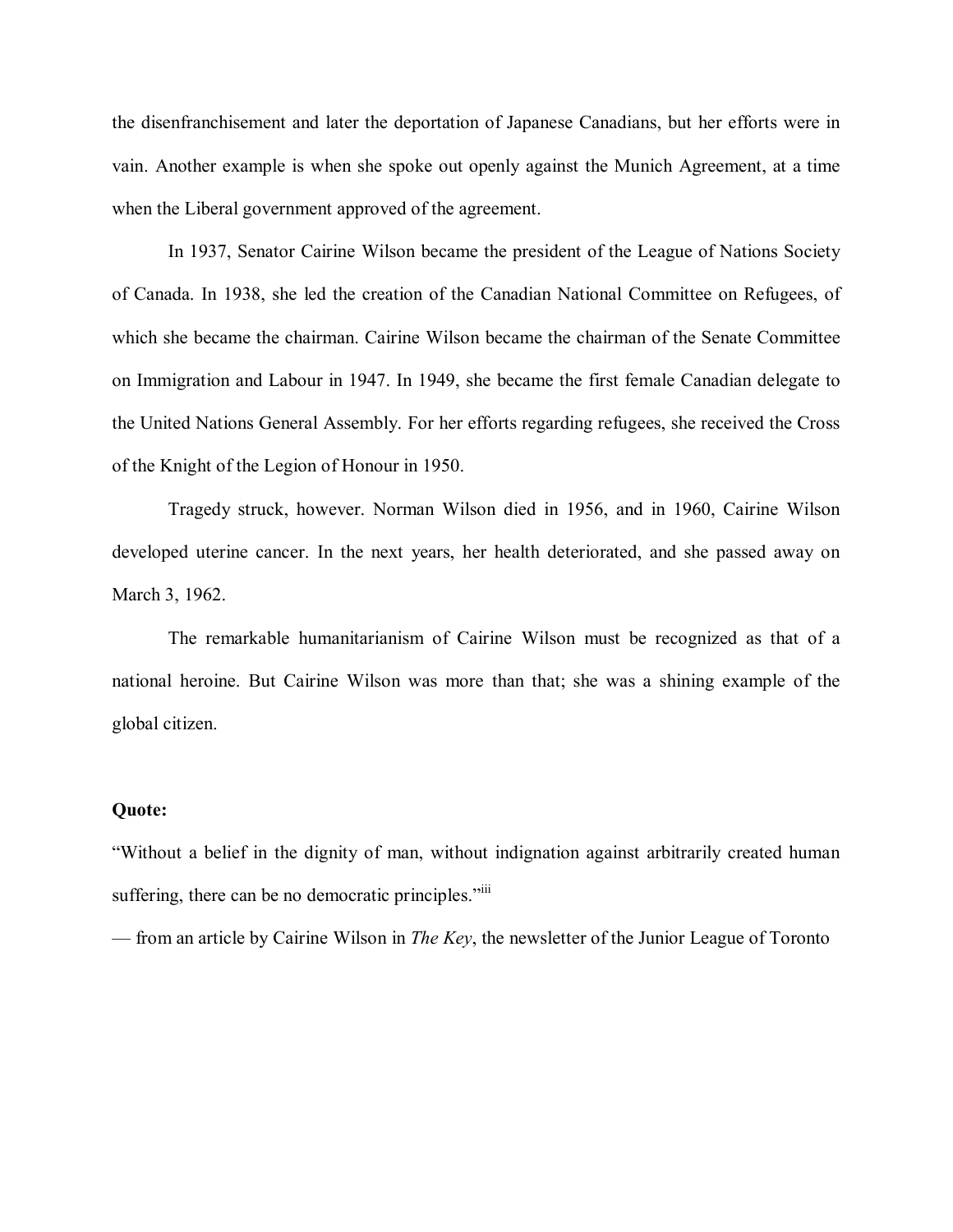## **Bibliography**

"Cairine Reay Mackay Wilson." http://collection.nlc-bnc.ca/100/200/301/nlc[bnc/celebrating\\_womenef/women97/ewilson.htm](http://collection.nlc-bnc.ca/100/200/301/nlc-bnc/celebrating_women-ef/women97/ewilson.htm) 

Gorham, Harriet. "Wilson, Cairine Reay."

<http://canadianencyclopedia.ca/index.cfm?PgNm=TCE&Params=A1ARTA0008620/>

Knowles, Valerie. *First Person: A Biography of Cairine Wilson, Canada's First Woman Senator*. Toronto: Dundurn Press, 1988.